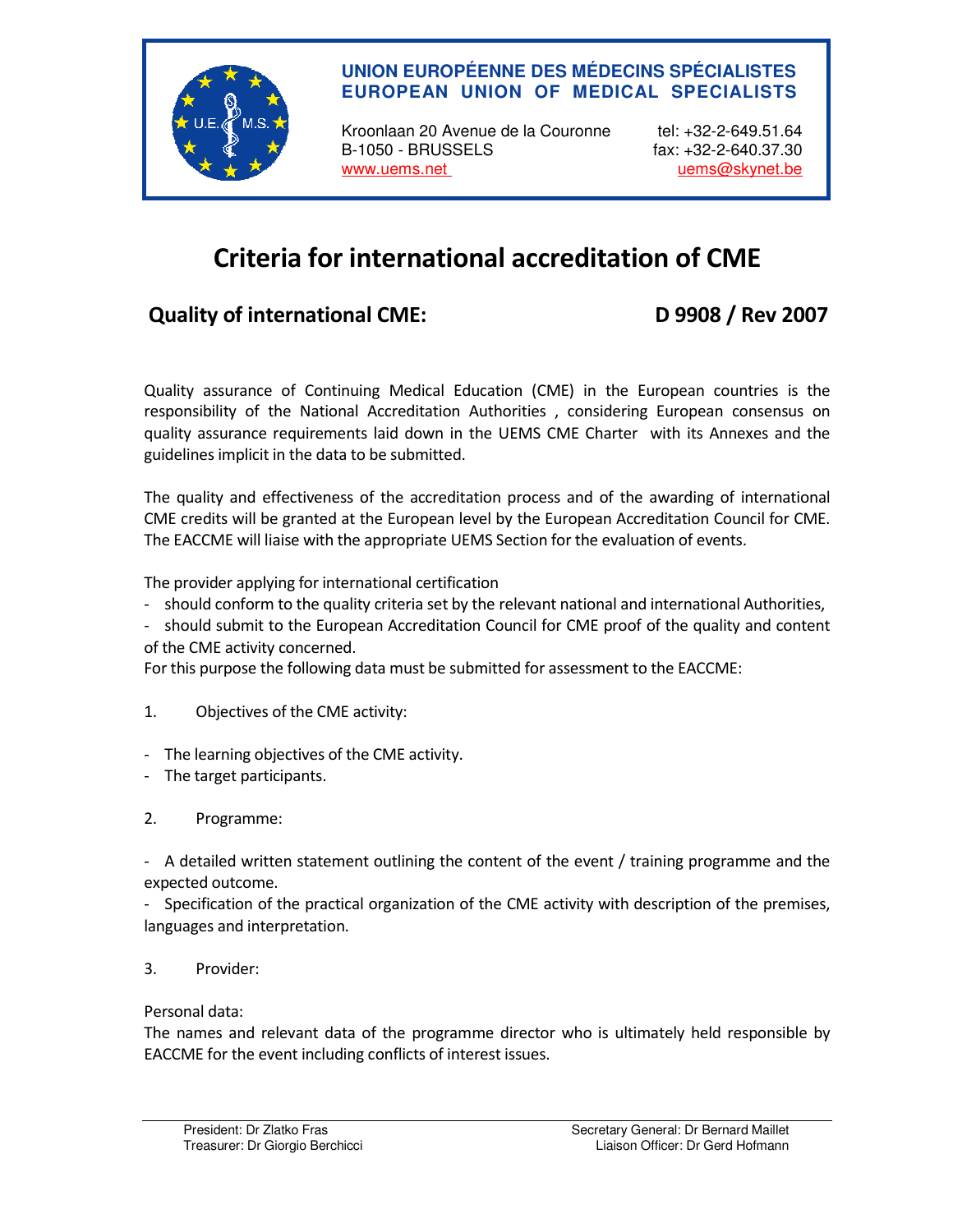## **UNION EUROPÉENNE DES MÉDECINS SPÉCIALISTES**

Siège : Avenue de la Couronne, 20 B-1050 - BRUXELLES

#### Qualifications:

Relevant qualifications of other lecturers / presenters to the event.

#### The structure and organization of the provider:

The structure of the provider with statutes and rules of procedure if applicable and other relevant details.

#### Previous experience:

Data about previous conferences organized by the same provider with data about teachers and programmes.

#### Potential conflict of interest:

Proof of disclosure of potential conflict of interest (e.g. paid consultant, significant investments, research grants) should be made in the printed programme (or at least orally before the presentation begins). Disclosure should also be made by members of the Planning Committee.

#### Individual responsibility of providers:

Providers will only be awarded accreditation for CME activities that they organize themselves. Providers cannot transfer their accreditation to other parties or let other parties organize the CME activity on their behalf.

#### 4. Commercial interest:

- Providers often receive financial and other support from non-accredited commercial organizations. Such support can contribute significantly to the quality of CME activities. This support should be subjected to standards.

- The provider must assure that the educational programme approved for international CME credit is not influenced or biased by commercial organizations.

- Commercial support may be provided to conferences in a variety of ways: exhibits, advertising, industry meetings and presentations, payment of expenses of faculty or participants (travel, hotel etc.), educational grants.

- Industry-presented education must be clearly distinguished from CME activities under the control and supervision of the provider`s CME planning committee. These events cannot be recognized for ECMEC credits. Standard uniform terminology should be used to identify industrypresented education. Industry-presented education should not be scheduled to compete with CME activities.

- Educational grants must always be made with "no strings attached" and should always be acknowledged in the printed programme.